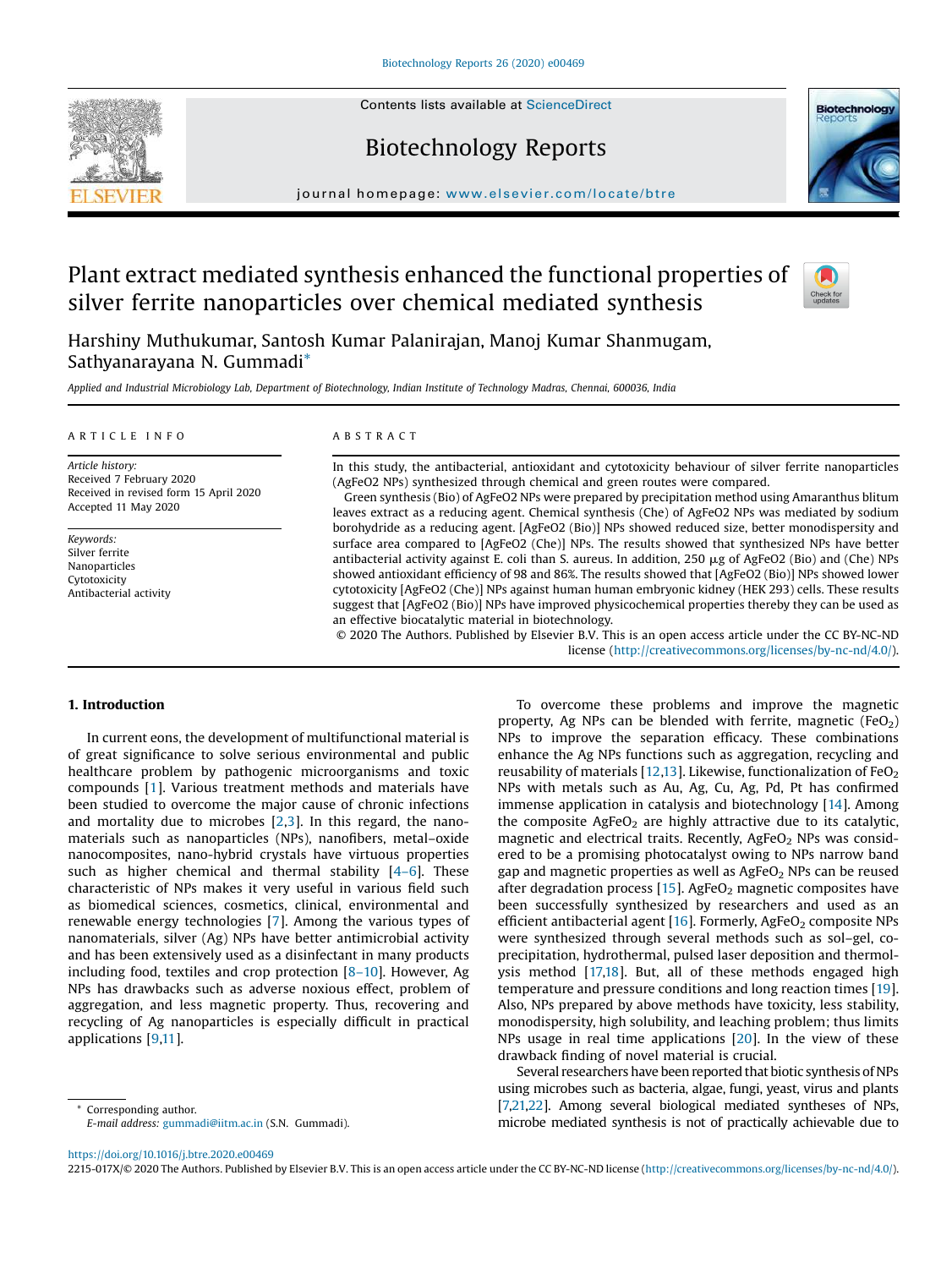the requirements of extremely sterile atmosphere and maintenance. Thus, the plant extract mediated synthesis were more convenient over microorganisms owe to ease processing, a lesser amount of biohazard involvement and maintaining cell cultures [\[23,24](#page-9-0)]. It has been reported that biological materials such as plant source extract and amino acid mediated synthesis changed the chemical nature of the noxious NPs as well as easy to synthesize [[25](#page-9-0)]. Many researchers studied that plant extracts mediated NPs synthesis was nontoxic, low cost, stable, also extensively used in many fields [\[7](#page-9-0)]. It has been reported that compared to chemical mediated synthesis, plant extract mediated FeO and Ag NPs holds better particles size, band gap and enhanced stability, monodispersity [\[7,20,26\]](#page-9-0). Previously, it has been stated that plant like Amaranth family plant leaves extract mediated NPs showed enhancedantimicrobial activities, ability to formbiofilms, exhibited improved photocatalytic activity and less toxicity. In addition, leaf extracts did not create any toxic by-products compared to chemical mediated synthesis [[10,24](#page-9-0)]. It was confirmed that Amaranth family plant extract was an alternate cost-effective and nontoxic reducing agent for synthesizing NPs [[20](#page-9-0),[26](#page-9-0)]. Amid amaranth family, *Amaranthus blitum* L., holds a high amount of ascorbic acid, carotene, riboflavin, niacin and thiamine. The plants are generally applied as a dressing to treat swellings, irritations and lung disorders [[27](#page-9-0)]. With this perception, this study reports silver ferrite  $(AgFeO<sub>2</sub>)$  NPs were synthesized by green co-reduction method using *A. blitum* leaf extract as a reducing agent and compounds such as iron (III) nitrate (Fe  $(NO<sub>3</sub>)<sub>3</sub>·9H<sub>2</sub>O$ ), silver nitrate (AgNO<sub>3</sub>) were used as a precursor.

In this study,  $AgFeO<sub>2</sub>$  NPs were prepared by both chemical coreduction precipitation method using  $N$ aBH<sub>4</sub> as well as by green co-reduction using *A. blitum* leaf extract. AgFeO<sub>2</sub> NPs by two methods were compared for the first time in terms of structure, size, shape, surface area and magnetic properties using various analytical techniques. Hereafter, green *A. blitum* leaves extract and chemical NaBH<sup>4</sup> mediated AgFeO NPs was referred to as [AgFeO (Bio)] and  $[AgFeO<sub>2</sub>$  (Che)] NPs respectively. In addition, the antioxidant activity of leaf extract,  $[AgFeO<sub>2</sub> (Bio)]$  and  $[AgFeO<sub>2</sub>]$ (Che)] NPs were analyzed using 1, 1- diphenyl-2-picrylhydrazyl (DPPH) radical scavenging test. The disk diffusion method and minimum inhibitory concentration (MIC) were conducted to evaluate the qualitative and quantitative antibacterial tendency of [AgFeO (Bio)] and [AgFeO<sub>2</sub> (Che)] NPs against *Staphylcoccus aureus* (Gram- positive) and *Escherichia coli* (Gram- negative).

#### 2. Materials and method

## *2.1. Materials*

The test organisms *Escherichia coli* (MTCC 7410) and *Staphylococcus aureus* (MTTC 424)were obtained from the Microbial Type Culture Collection, Chandigarh, India. Compounds such as iron (III) nitrate (Fe  $(NO<sub>3</sub>)<sub>3</sub>·9H<sub>2</sub>O$ ), silver nitrate  $(AgNO<sub>3</sub>)$ , sodium borohydride (NaBH4) hydrochloric acid (HCl), sodium hydroxide (NaOH) dimethyl sulfoxide (DMSO) methanol, α, α-diphenyl-β-picrylhydrazyl (DPPH), ascorbic acid, kanamycin, nutrient agar were procured from Merck and Himedia, India. Dulbecco's modified eagle's medium (DMEM), penicillin-streptomycin-neomycin solution, fetal bovine serum (FBS) were purchased from Thermofischer Scientific (New York, USA), 3-(4,5-dimethylthiazol-2-yl)-2,5 diphenyltetrazolium bromide (MTT) assay kit and dimethyl sulfoxide (DMSO) were procured from Himedia Laboratories (Mumbai, India).

## *2.2. Preparation of leaf extract*

Initially, *A. blitum* leaves were collected, then washed with double distilled water to eliminate unwanted adhering substance and chopped into small-size pieces. Then 25 g of *A. blitum* leaves were extracted with 100 ml of milli Q water at  $55 \pm 2$  °C in soxhlet extractor till the exhaustion. Lastly, the leaf extract was filtered by vacuumfiltration with a buchner funnel (Whatman No.1 filter paper). The procedure reported by Sarker and Oba 2020 was followed to estimates *A. blitum* leaf extract total antioxidant capacity (TAC) using DPPH and total phenolic content (TPC) by Folin–Ciocalteu reagent (FCR). Ascorbic acid and gallic acid were used as standard for TAC and TPC estimation [[28](#page-9-0)]. The obtained leaf extract was used for AgFeO NPs synthesis and the filtrate was stored in a refrigerator (4  $\degree$ C) for further use.

## *2.3. Synthesis of* A*.* blitum *leaves extract and NaBH<sup>4</sup> mediated AgFeO<sup>2</sup> NPs*

 $[AgFeO<sub>2</sub> (Bio)]$  NPs was prepared by co-precipitation method [[18\]](#page-9-0). Briefly, 0.1 mmol Fe  $(NO<sub>3</sub>)<sub>3</sub>$ .9H<sub>2</sub>O and 0.1 mmol AgNO<sub>3</sub> were dissolved in 75 ml of milli Q water. The solution mixture was stirred at room temperature for 15 min. Then, 25 ml of prepared leaf extract (pH 9.0) was added to the mixture drop by drop with constant stirring at 300 rpm using magnetic stirrer at 50  $\pm$  2 °C for 3 h. The colour changes from dark yellow to colourless solution with dark brown precipitate was confirmed the formation of  $[AgFeO<sub>2</sub>(Bio)]$  NPs. Then, the obtained precipitates were collected by sedimentation, washed using absolute ethanol and three times in milli Q water to remove unreacted impurities and dried at  $50 \pm 2$  $\degree$ C for 6 h. Likewise, for comparison [AgFeO<sub>2</sub> (Che)] NPs was synthesized with the same procedures but instead of plant extract; 25 ml of 0.1 M NaBH $_4$  solution (pH 9.0) as a reducing agent. The possible mechanism of AgFeO<sub>2</sub> NPs formation by NaBH<sub>4</sub> and A. *blitum* extract mediated synthesis was shown in scheme S1. After drying, AgFeO<sub>2</sub> NPs in the form of flakes was then powdered using agate mortar and pestle, obtained  $[AgFeO<sub>2</sub> (Bio)]$  and  $[AgFeO<sub>2</sub>]$ (Che)] NPs were stored in bottles for further application and characterization [\[20](#page-9-0)].

#### *2.4. Characterization*

The synthesized  $AgFeO<sub>2</sub>$  NPs absorption spectra were obtained using UV–vis spectrophotometer (Shimadzu UV-1800 Kyoto, Japan) over a wavelength range of 200–800 nm. IR spectra of aqueous leaf extracts and  $AgFeO<sub>2</sub>$  NPs were recorded by fourier transform infrared spectroscopy (FTIR- Thermo Scientific99<sup>™</sup> Inc. Nicolet<sup>TM</sup> iS<sup>TM</sup>5, USA) over a spectral range of 400–4000 cm<sup>-1</sup> with a resolution of  $\overline{4}$  cm<sup>-1</sup> at room temperature. Crystalline structure and phase identification of AgFeO NPs were confirmed from X-ray diff ;raction (XRD) pattern recorded using Rigaku Ultima III powder X-ray diff ; raction, Japan. The XRD pattern was recorded at  $\theta$ -2 $\theta$ geometry with  $CuK_{\alpha1}$  (1.5406 Å) at 40 kV and 30 mA over the range of 10° to 70° with a step size of 0.02°. AgFeO NPs zeta potential and size distribution of the NPs were investigated using Horiba SZ-100 nanopartica, Japan). Before examination, NPs were dispersed in deionized water (pH  $7 \pm 0.1$ ) and sonicated for 3 min. Three replicates were performed for obtaining standard values of prepared samples. Magnetic measurements of AgFeO NPs carried out using vibrating sample magnetometer (VSM) Lakeshore 7404 (Westerville OH). Scanning electron microscope (SEM) with energy dispersive spectrometer (EDS) JOEL 6700 F, Japan at 30 kV was used to see the morphology and elemental composition of NPs

# *2.5. Determination of the minimum inhibitory concentration (MIC), agar disk diffusion and DPPH Assay*

The minimum concentration of  $AgFeO<sub>2</sub>$  NPs that shows antibacterial activity was quantified. The MIC was determined by batch cultures containing varying concentrations (0–100  $\mu$ g/mL) of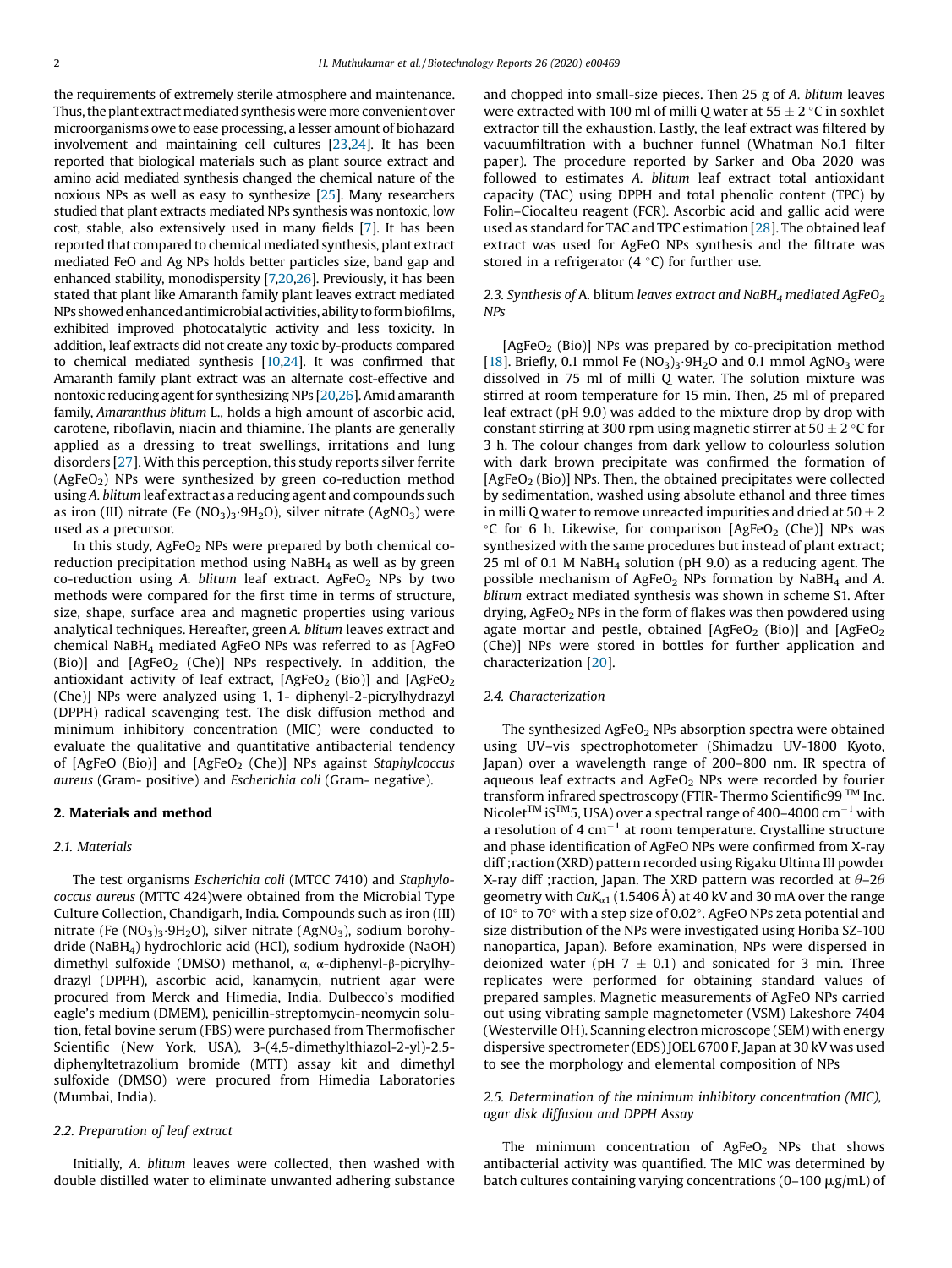<span id="page-2-0"></span>AgFeO<sup>2</sup> NPs in suspension. The antibacterial activity of synthesized AgFeO<sup>2</sup> NPs against *Staphylococcus aureus* (Gram-positive), and *Escherichia coli* (Gram-negative) using Kirby–Bauer Disk Diffusion vulnerability assessment method [[19,24\]](#page-9-0). DPPH assay was followed to estimate the free radical scavenging activity of A.blitum leaves extract,  $[AgFeO<sub>2</sub>(Bio)]$  and  $[AgFeO<sub>2</sub>(Che)]$  NPs were determined by using nitrogen- centred DPPH scavenging assay [[29](#page-9-0)]. The statistical significance of these experiment was determined using GraphPad Prismsoftware(La Jolla,CA,USA) columnanalysis,one-wayANOVA.

## *2.6. Cytotoxicity evaluation*

Tetrazolium salt (3-(4,5-Dimethylthiazol-2-yl)-2,5-diphenyltetrazolium bromide (MTT) based cytotoxicity assay were carried out with the synthesized nanoparticles. Briefly non-cancerous human embryonic kidney cells (HEK 293T) were allowed to grow in 25  $cm<sup>2</sup>$ cell culture flask till 90 % confluent at 37 °C in a 5 % CO<sub>2</sub> incubator. The cells were then seeded into each well of 96 well microculture plate and grown for 24 h and treated with the NPs synthesized by appropriate methods namely  $[AgFeO<sub>2</sub> (Bio)]$  and  $[AgFeO<sub>2</sub> (Che)]$ NPs and FeO<sub>2</sub> (Bio) and FeO<sub>2</sub> (Che) NPs uniformly suspended in 10 % DMSO in different concentrations ranging from 20  $\mu$ g to 100  $\mu$ g. Cells incubated with 10 % DMSO was used as control. After incubation period of 24 h MTT solution was added to each well at a final concentration of 1 mg/ml and incubated for 4 h in the dark. Then the insoluble formazan was dissolved with the solubilization buffer provided with the kit. The assay was performed in triplicate and OD was measured at 570 nm.

## 3. Results and discussion

## *3.1. UV*–*vis spectral studies*

The absorbance spectrum of synthesized  $[AgFeO<sub>2</sub> (Bio)]$  and  $[AgFeO<sub>2</sub>(Che)]$  NPs. was analyzed the wavelength ranges from 200 to 900 nm by UV–Vis spectrophotometry was shown in (Fig. 1A). The absorbance peak at 214 nm confirmed the existence of phenolic compounds in the leaf extract (data not shown). UV–vis absorption of the synthesized NPs dissolved in DMSO shows small plasmon shift as well as broadening at 356 nm and small absorption peak nearly at 242 nm which is due to the presence of AgFeO<sub>2</sub> nanocomposite. In addition, when comparing the synthesized  $[AgFeO<sub>2</sub> (Bio)]$  and  $[AgFeO<sub>2</sub> (Che)]$  NPs with bare Ag and  $FeO<sub>2</sub>$  NPs nanoparticles the absorption spectrum showed a peak at 391 nm and 214 nm respectively [[30\]](#page-9-0). The optical properties of pure FeO and Ag NPs were studied by UV/Vis spectroscopy (data not shown). It illustrates pure FeO NPs spectrum does not show definite absorption maxima wavelength range from 300 to 800 nm. Similarly, Ag NPs does not show any maximum absorption at 200 to 300 nm. Likewise Berastegui et al., reported UV-Vis measurements of AgFeO<sub>2</sub>NPs show a strong absorptions from 300 to 650 nm [\[31\]](#page-9-0). Thus, broadening of absorption at 356 nm in (Fig. 1A) were owing to the presence of AgFeO<sub>2</sub> NPs.

# *3.2. FTIR studies*

The functional groups of the active components in leaf extracts and potential chemical variations owe to the creation of  $AeFeO<sub>2</sub>$ NPs were studied using FT-IR spectroscopic analysis. The bonding configurations of *A. biltum* were studied using FTIR with the spectral range from 400 to 4000 cm<sup>-1</sup> as shown in the (Fig. 1B). The intense broad band detected from 3352-3232  $cm^{-1}$  assigned to the H-bonded and O-H stretching vibration of phenolic and hydroxyl group of leaf extract. The sharp peaks appeared on  $1636 \text{ cm}^{-1}$ indicates the presence of primary amine  $NH-$  bend. The slight shift was detected around 2080  $cm^{-1}$  denote  $-CC = -$ stretch variable. The peaks at 1360  $\text{cm}^{-1}$  and 1324  $\text{cm}^{-1}$  were assigned to alkane  $C-H$  stretch and aromatic amine  $CN-$  stretch. FTIR analysis also confirm the presence of functional groups (CO stretch) such as carboxylic acid, ester, ether; which shows the peak values at 1084–1012 cm<sup>-1</sup>. The peaks from 820 and 664 cm<sup>-1</sup> are due to CH- (aromatic) bond. In addition, from TAC and TPC estimation the prepared leaf extract  $25/100$  ml shows 75  $\mu$ g gallic acid equivalent (GAE) activity and 80  $\mu$ g ascorbic acid equivalent DPPH radical scavenging capacity. These, TAC, TPC estimation and IR functional groups indicate the existence of polyphenols, alkaloids and flavonoids of leaf extracts. The bioactive compounds in *A. blitum* extract are used to reduce the metal ions into respective metal [\[27](#page-9-0)]. Sarker and Oba 2020 reported that *A. blitum* leafy vegetables is abundant sources of antioxidant phytopigments, vitamin C, β-carotene, phenolics, minerals and proximate [\[28](#page-9-0)]. Moreover, these phytochemicals have highly reactive hydroxyl groups; that provide hydrogen to reduce the free radicals. The antioxidant and reducing activity were similar molecular mechanisms [\[20](#page-9-0)]. The result confirms that these phytochemicals were believed to play a role in bio-reduction reaction.

Further, experiments are required for the clarification of real mechanism and the biochemical pathway to assess the formation of NPs by plant extract. But, the feasible formation mechanism of



Fig. 1. Spectral analysis of A. blitum aqueous leaf extract, biological and chemical mediated AgFeO<sub>2</sub> NPs. (a) Comparison of leaf extract, biological and chemical mediated AgFeO<sub>2</sub> NPs UV-vis analysis. The samples were scanned from 200 nm to 900 nm in 1.00 cm path length cuvettes. (b) FTIR spectral analysis of leaf extract, [AgFeO<sub>2</sub> (Bio)] and [AgFeO<sub>2</sub> (Che)] NPs. obtained over the range of 400 - 4000 cm<sup>-1</sup> with a resolution of 4 cm<sup>-1</sup> at room temperature.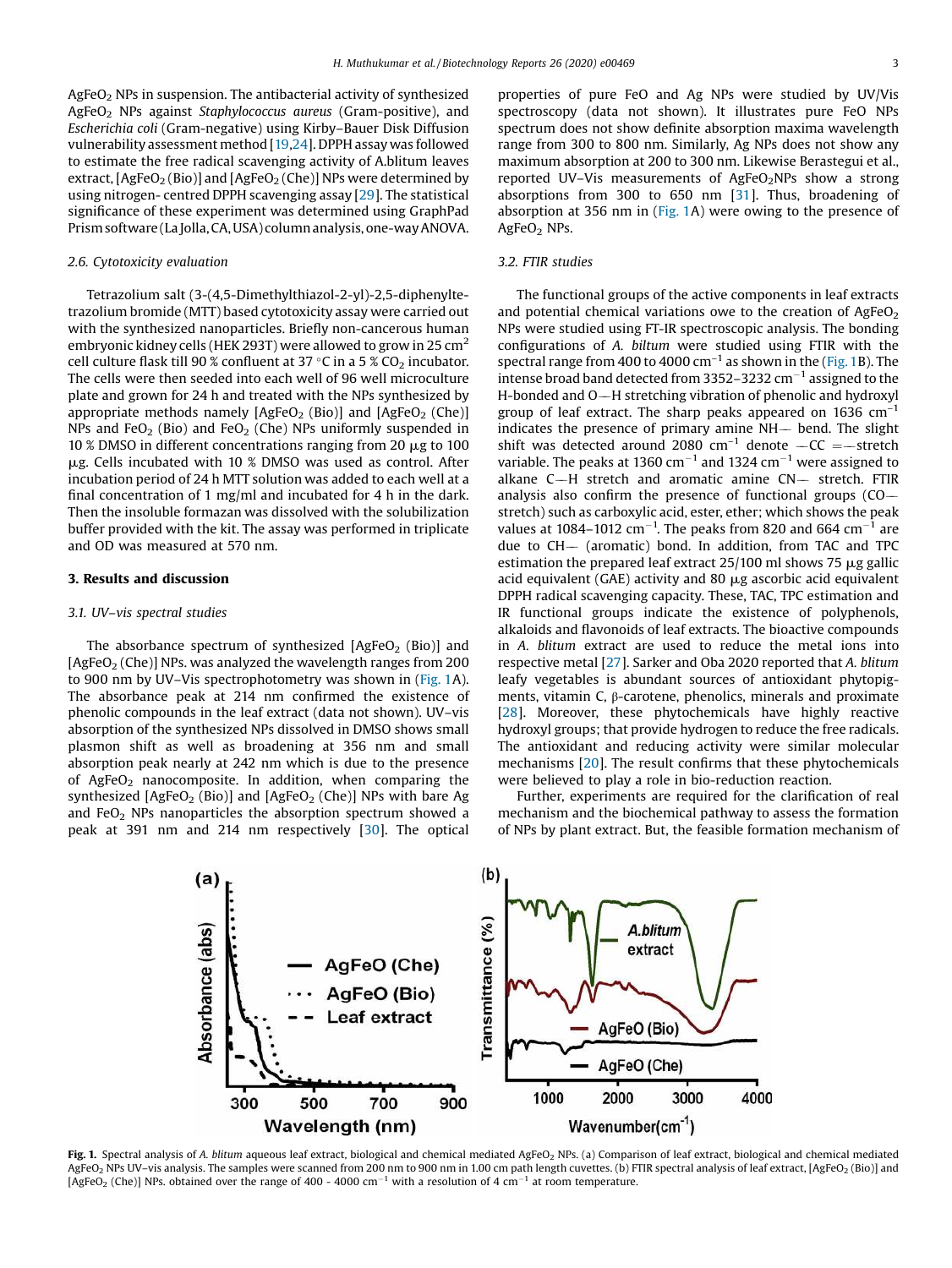AgFeO<sup>2</sup> NPs using *A. blitum* leaf extract and NaBH<sup>4</sup> were conferred in scheme S1 (see supplementary). The IR spectrum and phytochemical analysis confirmed that plant extract having polyphenol group. It was believed that phenol group in *A. blitum* extract reduce the metal ions into respective metal and stabilization of metal. The IR spectrum of  $[AgFeO<sub>2</sub> (Bio)]$  NPs show the suppression of aliphatic compounds in NPs, can be ascribed to the changes such as redox reaction of the phytochemical compounds during the  $[AgFeO<sub>2</sub> (Bio)]$  NPs formation [\(Fig.](#page-2-0) 1B). Also, IR results showing that organic groups from leaf were attached to the [AgFeO<sub>2</sub> (Bio)] NPs surface, which evidently confirmed that A. *biltum* leaf extract was acted as a stabilizer for the formation of NPs. The peak that appeared in the AgFeO $_2$  (Bio) at 520, 412 cm $^{-1}$  is due to the iron oxide skeleton (–O–Fe), representing the existence of AgFeO<sub>2</sub> NPs  $[32]$  $[32]$ . It was also reported that the adsorption of reducing agents on the surface of metallic nanoparticles is due to the presence of organic compound functional groups present in their molecular structures.

Similarly, scheme S1 clearly indicated that mechanism behind the synthesis of  $[AgFeO<sub>2</sub>(Che)]$  NPs. At 50 °C, Fe  $(NO<sub>3</sub>)<sub>3</sub>$  and AgNO<sub>3</sub> metal precursor reduced by NaBH4, resulting in the formation of  $AgFeO<sub>2</sub>$  and sub products. Then reaction product has undergone separation and purification to obtained  $[AgFeO<sub>2</sub> (Che)]$  NPs. The appearance of two peaks around 544 and 466 cm<sup>-1</sup> in ([Fig. 1b](#page-2-0)) may be due to the stretching vibrations of the Ag-O bonds and the Fe-O bonds respectively in  $[AgFeO<sub>2</sub> (Che)]$  NPs. Similarly, it has been reported that  $AgFeO<sub>2</sub>$  prepared by facile precipitation method confirms the pure AgFeO<sub>2</sub> band at 586 cm  $^{-1}$  in IR spectra was due to the lattice vibrations of AgFeO<sub>2</sub> [[33](#page-9-0)].

## *3.3. XRD structural analysis of NPs*

The crystal structures of  $[AgFeO<sub>2</sub>(Bio)]$  and  $[AgFeO<sub>2</sub>(Che)]$  NPs were confirmed by XRD pattern, which is shown in (Fig. 2A). XRD patterns of the synthesized NPs revealed main sharp planes in the diffractogram, indicating that  $[AgFeO<sub>2</sub> (Bio)]$  and  $[AgFeO<sub>2</sub> (Che)]$ NPs were crystalline in nature. The peaks observed at 14.27, 28.77, 34.8, 37.07, 40.63, 43.78, 50.52, 56.89, 59.64, 60.9, 62.97, 63.25, 68.77 and 72.09 were matching to the diffraction peaks of 2H polytype hexagonal  $AgFeO<sub>2</sub>$ . The distinct planes, possibly indexed to (002), (004), (101), (102), (103), (006), (105), (106), (008), (110), (112), (107) (114) and (201) were observed for NPs sample [[9\]](#page-9-0). Durham, et al., reported that  $AgFeO<sub>2</sub>$  synthesized via precipitation route mostly form a mixture of 3R and 2H delafossite AgFeO<sub>2</sub> structure [\[34](#page-9-0)]. In addition trace impurities likes hydroxides, Ag and Ag<sub>2</sub>O were also found to be in AgFeO<sub>2</sub> NPs synthesized by precipitation method  $[31]$  $[31]$ . Markedly, AgFeO<sub>2</sub> diffraction patterns do not show presence of additional impurities also there is no significant existence 3R phase (Fig. 2A). Thus, the AgFeO<sub>2</sub> peaks corresponded to JCPDS card no. 25-0765. The peaks indexing might be assigned to the 2H phase resulted in a lattice parameter unit cell with  $a(\AA) = 3.0390$ , b  $(\AA) = 3.390$ , c  $(\AA) = 12.395$  besides small intensity difference was found between the NPs can be owed to the leaf extract bio-compounds bound to [AgFeO (Bio)] NPs surface [[20,26](#page-9-0)]

## *3.4. VSM analysis*

The magnetic properties of  $[AgFeO<sub>2</sub> (Bio)]$  and  $[AgFeO<sub>2</sub> (Che)]$ NPs are analyzed using VSM. The magnetization of the  $AgFeO<sub>2</sub>$ samples measurements were verified by VSM at room temperature are shown in (Fig. 2B) illustrates a hysteresis loop of  $[AgFeO<sub>2</sub>(Bio)]$ and  $[AgFeO<sub>2</sub>$  (Che)] NPs. It revealed that saturation magnetization values were found to 87.7 emu/g for AgFeO<sub>2</sub> (Che) and 80.7 emu/g for AgFeO<sub>2</sub> (Bio). The magnetic property of  $[AgFeO<sub>2</sub> (Bio)]$  was lesser than  $[AgFeO<sub>2</sub> (Che)]$  NPs. The materials magnetic properties were mainly depending on various features such as crystallinity, size and surface coating. Hence, presence of plant extract residues in  $[AgFeO<sub>2</sub> (Bio)]$  can reduce NPs saturation magnetization values [[18\]](#page-9-0). Casbeer et al., reported that ferrite NPs were highly stable and it have unique magnetic properties. Hence, recovery of NPs from the medium is very facile; due to this magnetic properties synthesized NPs are believed to effectively useful in many applications such as adsorbents, catalysts and antimicrobial agents [[35](#page-9-0)].

#### *3.5. SEM studies and EDX measurements*

Morphology of  $[AgFeO<sub>2</sub>(Bio)]$  and  $[AgFeO<sub>2</sub>(Che)]$  NPs prepared through facile and single-step reaction were investigated using SEM as shown in [\(Fig.](#page-4-0) 3A and B). The  $[AgFeO<sub>2</sub>(Bio)]$  NPs seemingly illustrated mono-dispersed and less aggregation micrograph. In contrast, [\(Fig.](#page-4-0) 3B) of  $[AgFeO<sub>2</sub> (Che)]$  NPs appeared in more aggregated form. It was noted that both  $[AgFeO<sub>2</sub>(Bio)]$  and  $[AgFeO<sub>2</sub>]$ (Che)] NPs were looked like spherical morphology. Moreover, SEM micrograph depicted that  $[AgFeO<sub>2</sub> (Bio)]$  NPs have better



Fig. 2. X-ray diffraction and Vibrating sample magnetometer analysis (a) XRD pattern of biological and chemical mediated AgFeO<sub>2</sub> (PRS [AgFeO<sub>2</sub> (Bio)] and [AgFeO<sub>2</sub> (Che)] NPs XRD pattern were recorded using Cu K « radiation in the angular range of 20 from 20 to 80°. Diffractogram of NPs also corresponded to JCPDS card no:00-025-0765 AgFeO2. (b) Vibrating sample magnetometer (VSM) analysis of Synthesized [AgFeO2 (Bio)] and [AgFeO<sub>2</sub> (Che)] NPs magnetization curves obtained by VSM measurement at room temperature with a magnetic field of  $-15,000$  to 15,000 G.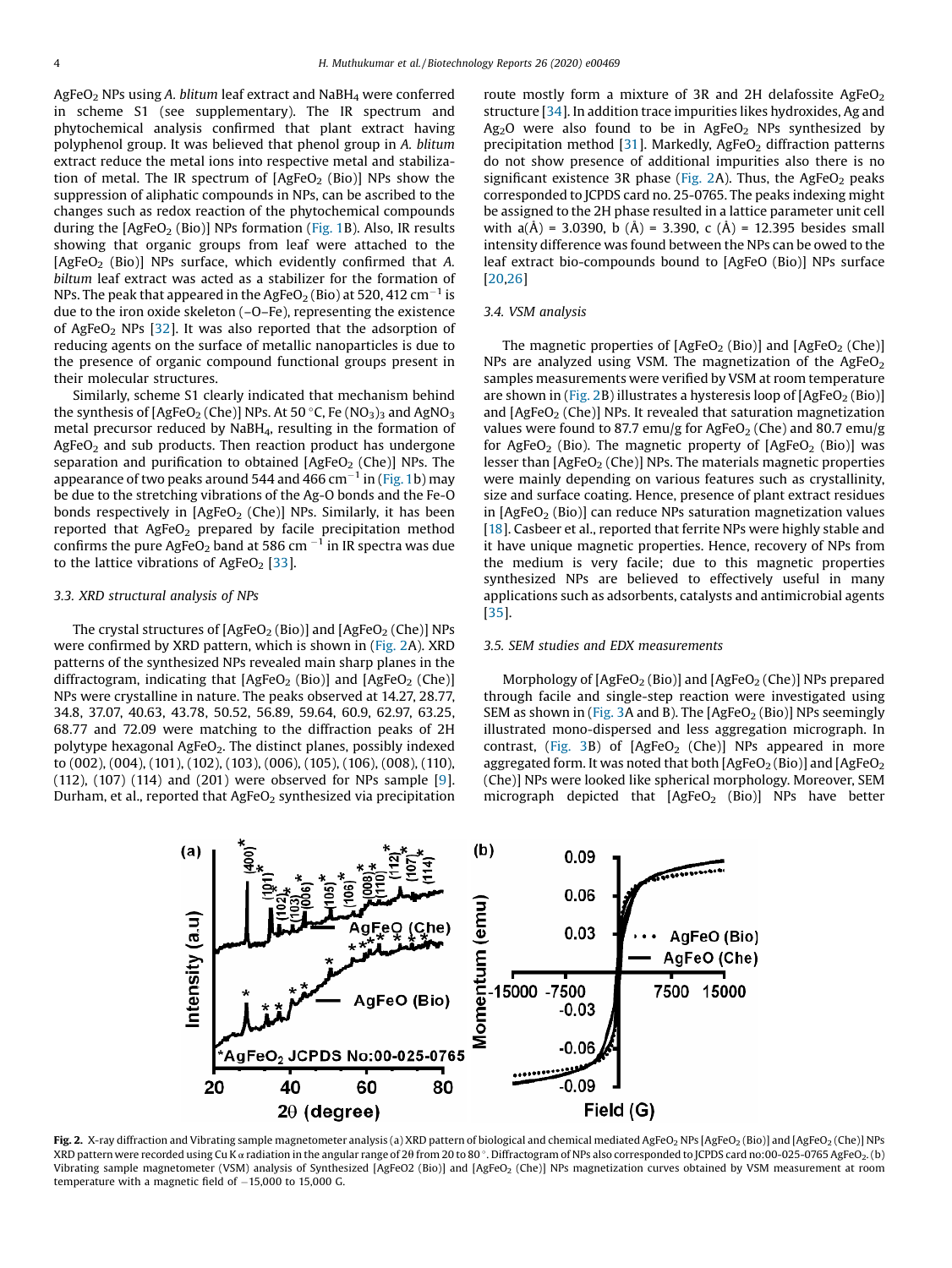<span id="page-4-0"></span>

**Fig. 3.** Scanning electron micrograph of synthesized NPs (a,b) SEM images of [AgFeO<sub>2</sub> (Bio)] and [AgFeO<sub>2</sub> (Che)] NPs at 500 nm resolution respectively, The samples were<br>prepared by a drop-dry method on glass slide and S



Fig. 4. EDX elemental analysis (a,b) Ag (c,d) Fe (e,f) O element mapping images of AgFeO (Bio) and (Che) NPs.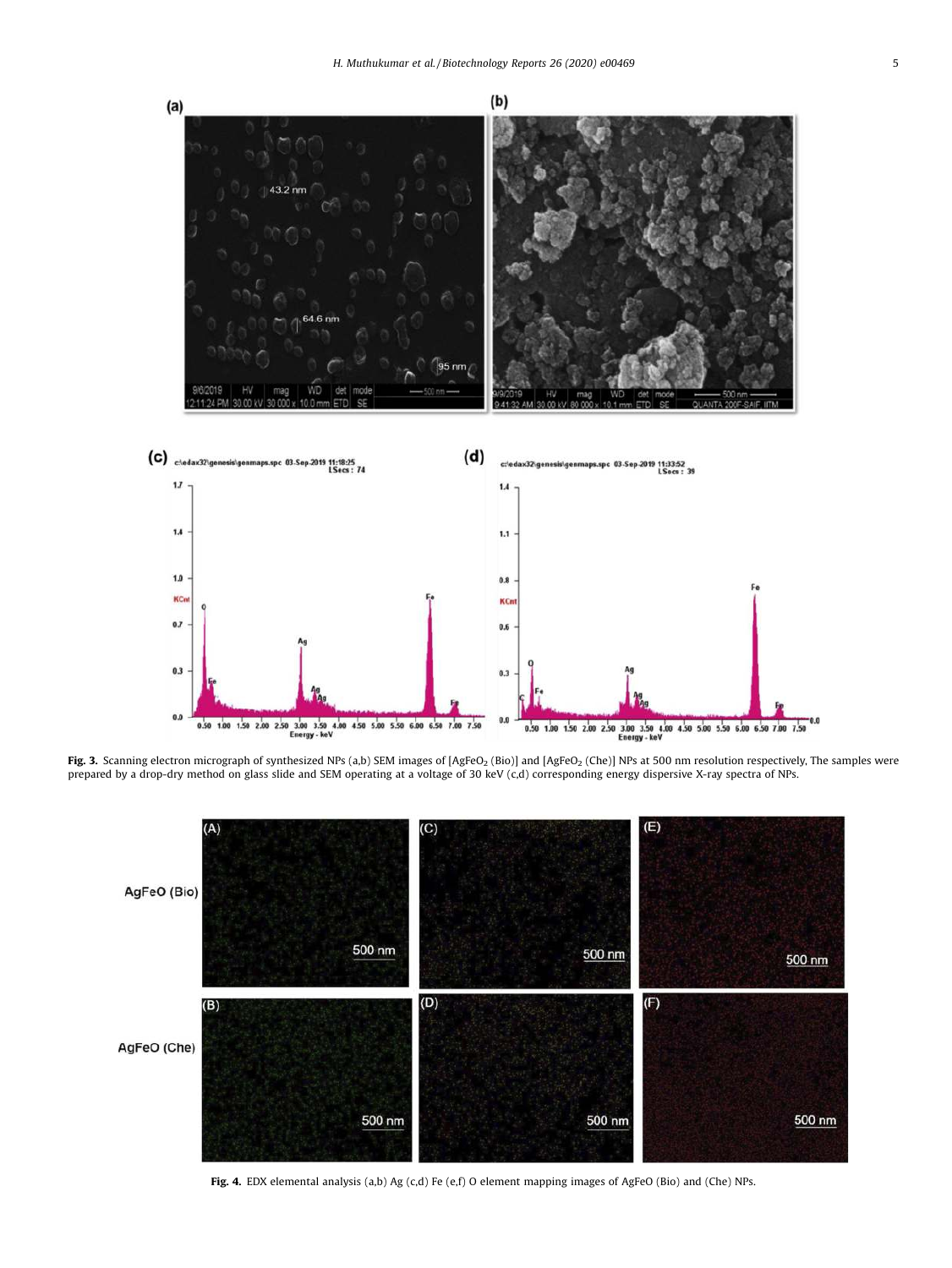<span id="page-5-0"></span>

Fig. 5. Antioxidant activity by DPPH radical scavenging assay. DPPH scavenging activity of [AgFeO (Bio)] and [AgFeO (Che)] NPs compared with the standard ascorbic acid and prepared leaf extract. Results are representative of three replicates and error bars represent standard deviation. One-way ANOVAs were performed to evaluate significance comparing the both NPs to the control. A value of  $p < 0.0001$ was considered to be statistically significant as compared to the control.

morphology and less agglomeration. It was due to leaf extract phytocompounds acted as a stabilization agents [[24](#page-9-0)]. The chemical composition of  $[AgFeO<sub>2</sub> (Bio)]$  and  $[AgFeO<sub>2</sub> (Che)]$  NPs were investigated by EDX analysis ([Fig.](#page-4-0) 3C and D). The elemental analysis [AgFeO<sub>2</sub> (Bio)] and  $[AgFeO<sub>2</sub>$  (Che)] NPs illustrated that composition of Ag, Fe, and O. In addition, trace amount of C element was present in [AgFeO<sub>2</sub> (Bio)] NPs. The characteristic signals for Ag, O and Fe were apparently detected at 3, 0.3 KeV and 0.8 for Fe  $L_a$ , 6.5 Fe  $K_a$  and 7.0 Fe  $K_{\rm b}$ , respectively. Furthermore, the composition of the Ag and Fe were tested in elemental EDX mapping. The mapping of Ag (green), Fe (yellow) and O (red) was shown in the [\(Fig.](#page-4-0) 4). The EDX elemental analysis in [Fig.](#page-4-0)  $4(a$  and b) Ag  $(c,d)$  Fe  $(e,f)$  O element mapping images of AgFeO<sub>2</sub> (Bio) and (Che) NPs clearly indicates that both Ag and Fe were homogeneously dispersed throughout  $[AgFeO<sub>2</sub> (Bio)]$  and  $[AgFeO<sub>2</sub> (Che)]$  NPs sample  $[36]$  $[36]$ .

# *3.6. Charge and size analysis*

The [Table](#page-6-0) 1 depicted Zeta potential measurement of  $[AgFeO<sub>2</sub>]$ (Bio)] and  $[AgFeO<sub>2</sub> (Che)]$  NPs were carried out at a neutral pH value. The  $[AgFeO<sub>2</sub> (Bio)]$  and  $[AgFeO<sub>2</sub> (Che)]$  NPs potential was observed to be -43.8 and -28.6 mV, respectively. Particle size analysis in [Table](#page-6-0) 1 showed that average size of  $[AgFeO<sub>2</sub>(Bio)]$  NPs in 92 nm and  $[AgFeO<sub>2</sub> (Che)]$  NPs in 110 nm. This can be attributed to bio-molecules bound toward NPs surface that enhances its stability by preventing aggregation [[24](#page-9-0)].

## *3.7. Antioxidant activity of NPs*

The antioxidant activity of synthesized  $[AgFeO<sub>2</sub> (Bio)], [AgFeO<sub>2</sub>]$ (Che)] NPs and aqueous *A. blitum* leaf extract was determined by using DPPH assay (Fig. 5). The free radical scavenging activity of NPs tends to increase with increasing its concentration, also both NPs have a significant inhibitory activity against the DPPH radicals. The NPs antioxidant activity was owed to the shifting of the electron in oxygen to the odd electron in oxygen surface orbits OH and  $O_2$ <sup>-</sup> radicals [\[26](#page-9-0)]. Notably, [AgFeO<sub>2</sub> (Bio)] NPs exhibits higher antioxidant activity of 99 % at 250  $\mu$ g which is in comparison with control ascorbic acid (Fig. 5). The binding of bioactive constituents with  $[AgFeO<sub>2</sub> (Bio)]$  NPs enhanced the antioxidant activity also owed to small size of monodispersed NPs provide more number of active sites to scavenge the free radicals and inhibit the oxidation reactions [[37](#page-9-0)]. Thus, the antioxidant activity of  $[AgFeO<sub>2</sub>(Bio)]$  NPs exhibited higher than  $[AgFeO<sub>2</sub> (Che)]$  NPs. In addition, leaf extract (250  $\mu$ g) shows higher inhibition activity of 79.5 %. It was due to bioactive molecules in the leaf extract were decidedly reactive OH



Fig. 6. Zone of inhibition (mm) against *E. coli* and *S. aureus* and various concentration (10,20 and 30 µg) of Kanamycin, prepared leaf extract, [AgFeO (Bio)] and [AgFeO (Che)] NPs. by disk diffusion method.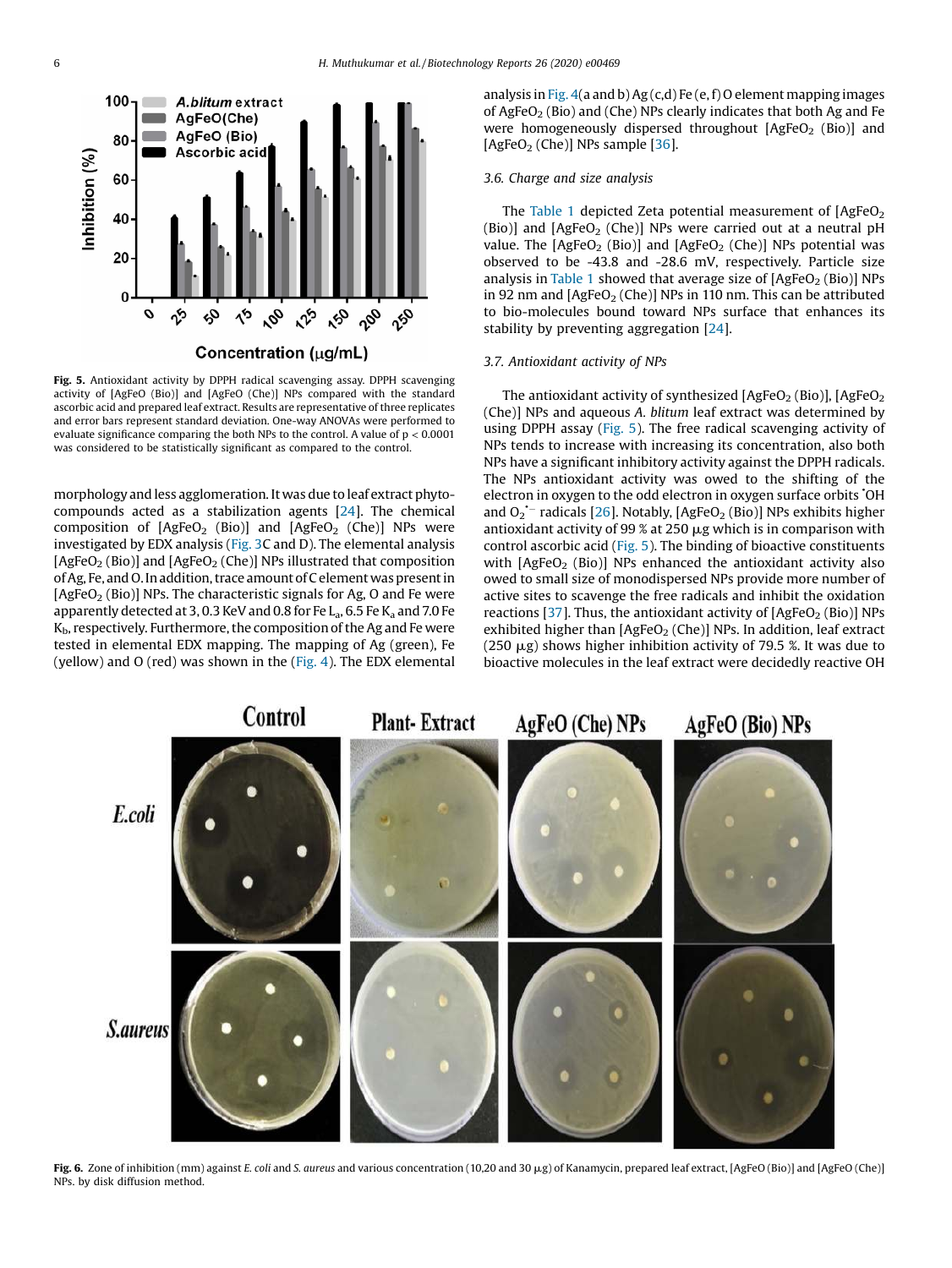<span id="page-6-0"></span>groups donate H to decrease the free radicals. The result confirms that reducing capacity of leaf extract was increased with increasing the antioxidant activity of leaf extract [[20,26](#page-9-0)].

# *3.8. Disc diffusion*

The various concentrations of 10, 20 and 30  $\mu$ g of [AgFeO<sub>2</sub> (Bio)] and  $[AgFeO<sub>2</sub> (Che)]$  NPs were tested for antibacterial activity against *E. coli* and *S. aureus* by disc diffusion assay. [\(Fig.](#page-5-0) 6) illustrates ZOI diameter measurements for  $[AgFeO<sub>2</sub> (Bio)]$  and  $[AgFeO<sub>2</sub>$  (Che)] NPs, kanamycin and leaf extract. The results clearly represented that, the prepared  $[AgFeO<sub>2</sub>(Bio)]$  NPs exhibited higher antibacterial activity than  $[AgFeO<sub>2</sub> (Che)]$  NPs and leaf extract (Table S1). Also, beyond 30  $\mu$ g of [AgFeO<sub>2</sub> (Bio)] showed zone of inhibition comparable to kanamycin (Fig. 7A and B). The better activity of  $[AgFeO<sub>2</sub>(Bio)]$  NPs was due to organic molecules on NPs surface and significantly rises NPs active site and stability by inhibiting accumulation than  $[AgFeO<sub>2</sub> (Che)]$  NPs  $[38]$  $[38]$  $[38]$ .

# *3.9. Minimum inhibitory concentration (MIC)*

Minimum quantity of NPs required for antibacterial activity was estimated by the standard MIC method. The results clearly showed that both  $[AgFeO<sub>2</sub> (Bio)]$  NPs and  $[AgFeO<sub>2</sub> (Che)]$  NPs have bactericidal efficiency on *E. coli* and *S. aureus* compared to leaf extract and kanamycin (Fig. 7C and D). Fig S2 (see supplementary) clearly showed that *E. coli* growth was inhibited by 98% and 83.9% in the presence of 100  $\mu$ g [AgFeO<sub>2</sub> (Bio)] and [AgFeO<sub>2</sub> (Che)] NPs

#### Table 1

Shape, structure, zeta potential, particle size and saturation magnetization of AgFeO (Bio) and AgFeO (Che) NPs.

| <b>NPs</b> | Shape     | Structure             | Zetapotential(mV) | Particle size(nm) | SaturationMagnetization(emu g-1) |
|------------|-----------|-----------------------|-------------------|-------------------|----------------------------------|
| A-AgFeO    | Spherical | 2H polytype hexagonal | $-43.8$           | 92.1              | 87.6                             |
| B-AgFeO    | Spherical | 2H polytype hexagonal | $-28.6$           | 110.5             | 80.86                            |





Fig. 7. Antibacterial activity of biological and chemical mediated AgFeO<sub>2</sub> NPs by agar disk-diffusion and broth dilution Assay (a, b) Zone of inhibition (mm) of various concentration (10,20 and 30 mg) of Kanamycin, prepared leaf extract, [AgFeO<sup>2</sup> (Bio)] and [AgFeO<sup>2</sup> (Che)] NPs against *E. coli* and *S. aureus* respectively. (c, d) Minimum inhibitor concentration (20, 40, 60, 80 and 100 mg) of [AgFeO<sup>2</sup> (Bio)] and [AgFeO<sup>2</sup> (Che)] NPs against *E. coli* and *S. aureus* respectively. One-way ANOVAs were performed to evaluate significance comparing the both NPs to the control. A value of p < < 0.0001was considered to be statistically significant as compared to the control.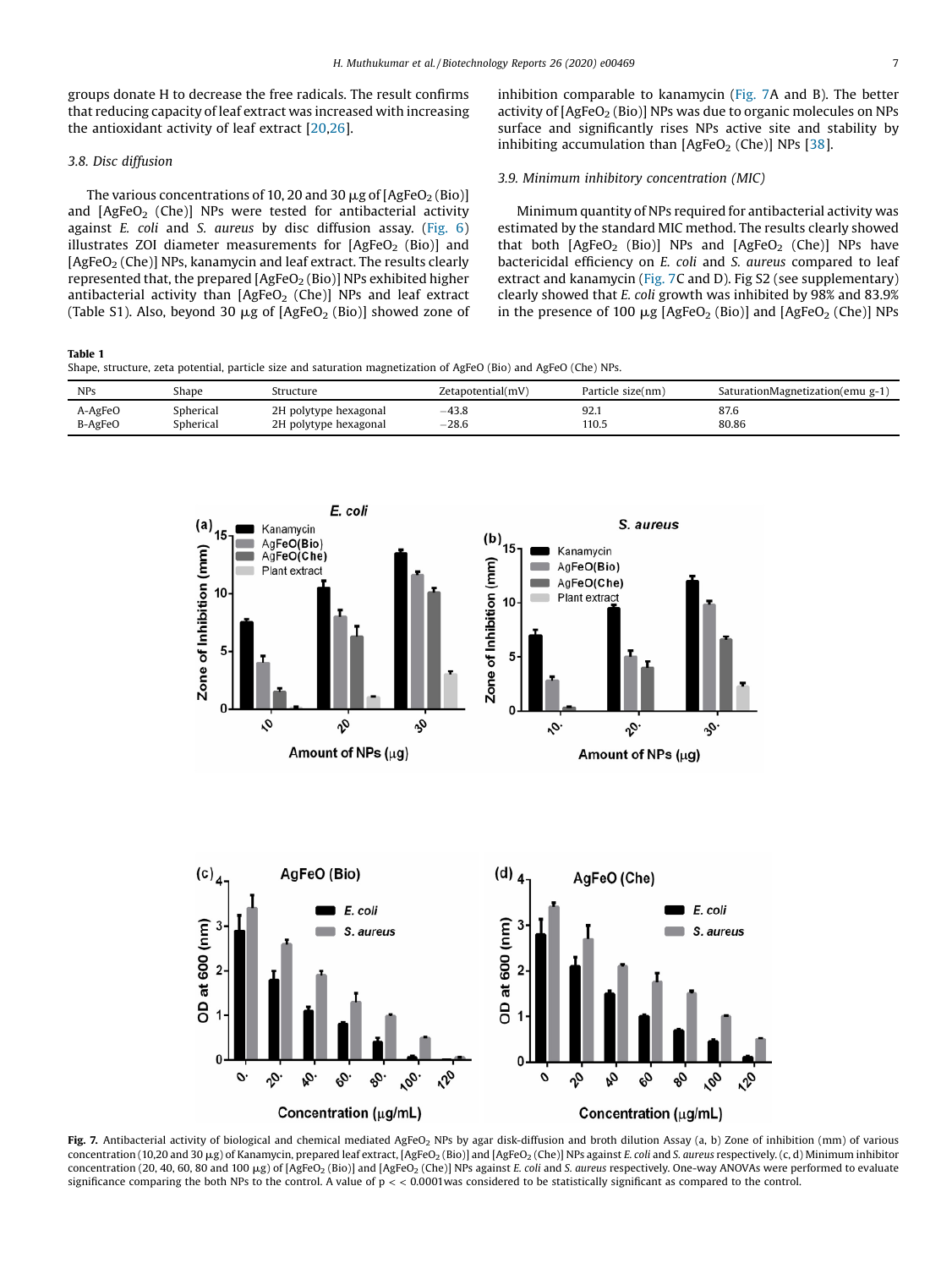<span id="page-7-0"></span>



Control

Ag-FeO<sub>2</sub> (Che)

 $FeO<sub>2</sub>$  (Che)

Fig. 8. The *in-vitro* cytotoxicity of different NPs measured by MTT assay. (a) The cytotoxic effect of AgFeO<sub>2</sub> (Bio) and FeO<sub>2</sub> NPs synthesised by green co-reduction using A. *blitum* leaves extract and AgFeO<sub>2</sub> (Che) and FeO<sub>2</sub> NPs synthesised by chemical co-reduction precipitation method using NaBH<sub>4</sub> on non-cancerous human embryonic kidney cell lines (HEK 293 T) after 24 h of treatment were evaluated by mitochondrial activity using the MTT assay. The bar graph represents the mean value of three replicates where cells were treated 20 µg of NPs and cells treated with 10% DMSO were considered as control. (b) HEK 293 T cells treated with different NPs after 24 h incubation. HEK 293 T cells untreated (left panel) and the cells treated with 20 µg of Ag-FeO<sub>2</sub> (middle panel) and with 20 µg of FeO<sub>2</sub> (right panel). Magnification: 20  $\times$  . One-way ANOVAs were performed to evaluate significance comparing the both NPs to the control. A value of p < 0.05 was considered to be statistically significant as compared to the control. (For interpretation of the references to colour in this figure legend, the reader is referred to the web version of this article).

respectively. Similarly, the growth of *S. aureus* was inhibited by 98% and 79% in the presence of 120  $\mu$ g [AgFeO<sub>2</sub> (Bio)] and [AgFeO<sub>2</sub> (Che)] NPs respectively. These results depicted that increase in concentrations of NPs, the final bacterial concentration was decreased [\[39](#page-9-0)]. Therefore, the optimum MIC was found to be 100 mg/mL of [AgFeO (Bio)] NPs for *E. coli* and 120 mg/mL of [AgFeO<sup>2</sup> (Bio)] NPs for *S. aureus*. Also, significant reduction of CFUs were observed [AgFeO<sub>2</sub> (Bio)] NPs against *E. coli* and *S. aureus* (data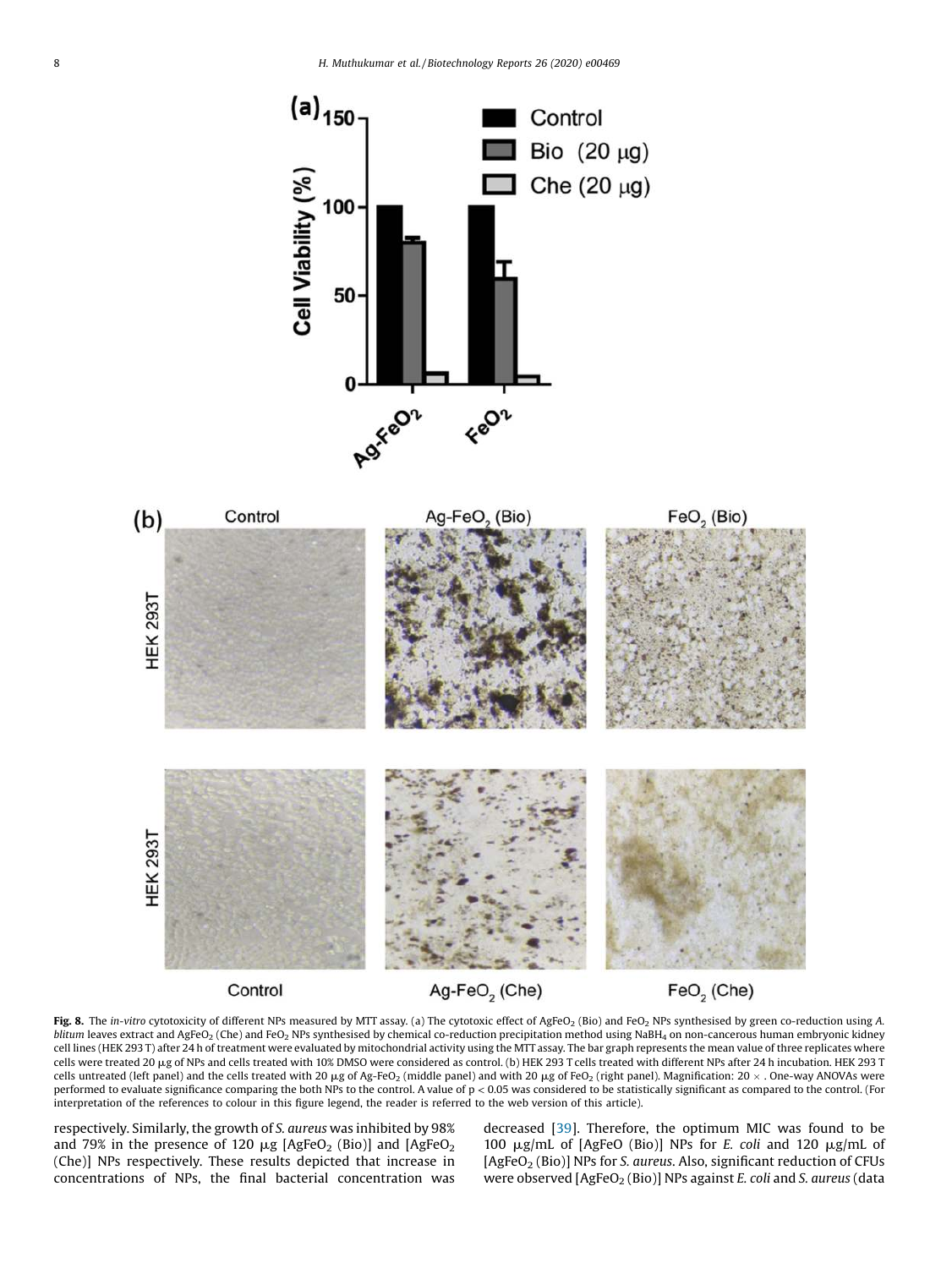<span id="page-8-0"></span>not shown). In addition, the results indicate that NPs were more effective against *E. coli* compared to *S. aureus* because of the thin outer membranes of Gram -ve strains as against the Gram + ve strains possessing an additional thick peptidoglycan layer [\[19](#page-9-0)]. Therefore, NPs may entered the cell membrane effortlessly compared to other molecules and involves in DNA damage which in turn reduces cell viability [[40\]](#page-9-0). Further, experiments are required to assess the impact and deliverance of metal ions from NPs to a bacterial cell.

## *3.10. Cytotoxicity studies*

The cell viability assay revealed that human embryonic kidney cells treated with NPs synthesised by green co-reduction using *A. blitum* leaves extract showed a slight decrease in the viability than the untreated cells whereas the cells treated with NPs synthesized by chemical co-reduction precipitation method using NaBH<sub>4</sub> showed a very poor viability of around 5%. Ag functionalized FeO<sub>2</sub> NPs (Bio) showed a higher viability ( $\sim$ 80 %) than the nonfunctionalized FeO<sub>2</sub> NPs ( $\sim$  60 %) (Bio) when compared to their respective controls ([Fig.](#page-7-0) 8A). The kidney cells were able to survive in the presence of NPs synthesised by green co-reduction and not with NPs synthesized by chemical co-reduction ([Fig.](#page-7-0) 8B). HEK cells were viable till 20  $\mu$ g of Ag-FeO<sub>2</sub> and FeO<sub>2</sub> and beyond this the cell viability was drastically reduced which depicts that the usage of  $NPs$  beyond 20  $\mu$ g in drug conjugation or biomedical applications might be toxic to the non-cancerous cells.

The particles used in conjugation with drugs and therapies will be rapidly cleared through kidneys [[41,42](#page-9-0)] and hence a study of toxic effects of the NPs having potential biological application on the kidney cell lines provides an insight in to the application as well as the mode of synthesis of NPs. *in vitro* toxicity of several Fe based NPs varies depending on the type of cell lines and the physical properties such as size shape and surface coating of the NPs. Various studies with Iron oxide based NPs at a concentration of 100  $\mu$ g/ml showed toxicity due to oxidative stress developed by the generation of reactive oxygen species [\[43](#page-9-0)]which is evident from our studies also, however Ag functionalised iron NPs synthesized by green reduction in this study showed toxicity at a concentration greater than 200  $\mu$ g/ml which makes this a promising material for several biomedical applications.

# 4. Conclusions

Our results clearly showed that  $[AgFeO<sub>2</sub> (Bio)]$  NPs possess much superior properties compared to  $[AgFeO<sub>2</sub> (Che)].$  The characterization results showed that  $[AgFeO<sub>2</sub> (Bio)]$  NPs have smaller particles size, better surface area and monodispersed as compared to  $[AgFeO<sub>2</sub>(Che)]$  NPs. The synthesized AgFeO<sub>2</sub> (Bio) NPs showed better antimicrobial activities for *E. coli* and *S. aureus* than AgFeO<sub>2</sub> (Che) NPs. MIC values for  $[AgFeO<sub>2</sub> (Bio)]$  was estimated to be 100 mg for *E. coli* and 120 mg for *S. aureus*. The toxicological impacts of  $[AgFeO<sub>2</sub> (Bio)]$  were tested and compared to  $[AgFeO<sub>2</sub>]$ (Che)] NPs against HEK cells. The results depicted that  $[AgFeO<sub>2</sub>]$ (Bio)] NPs cytotoxicity was lesser than  $[AgFeO<sub>2</sub> (Che)]$  NPs. The result also depicted that *A. blitum* leaf extract was a better substitute to toxic reducing agents such as NaBH<sub>4</sub>.AThe results evidently shows that  $[AgFeO<sub>2</sub>(Bio)]$  NPs exposed better morphology, size, reduced aggregation and high biocidal activity compared to  $[AgFeO<sub>2</sub> (Che)]$  NPs. Combining the high antibacterial, less toxicity and magnetic properties. Thus  $[AgFeO<sub>2</sub> (Bio)]$  NPs will be useful for harmless clinical and environmental applications.

AUTHORSHIP STATEMENT

All persons who meet authorship criteria are listed as authors, and all authors certify that they have participated sufficiently in the work to take public responsibility for the content, including participation in the concept, design, analysis, writing, or revision of the manuscript. Furthermore, each author certifies that this material or similar material has not been and will not be submitted to or published in any other publication.

# Authorship contributions

Please indicate the specific contributions made by each author (list the authors' initials followed by their surnames, e.g., Y.L. Cheung). The name of each author must appear at least once in each of the three categories below.

Category 1

S.N. Gummadi: Conceptualization,Supervision,Validation,Writing - review & editing. M. Harshiny: Data curation,Methodology, Project, Writing - original draft. P. Santosh Kumar: Methodology, Writing - review & editing. S. Manoj Kumar: Writing - review & editing.

Category 2

Drafting the manuscript: M. Harshiny, P. Santosh Kumar, S. Manoj Kumar, S.N. Gummadi revising the manuscript critically for important intellectual content: M. Harshiny, S.N. Gummadi.

Category 3

Approval of the version of the manuscript to be published (the names of all authors must be listed):

M. Harshiny, P. Santosh Kumar, S. Manoj Kumar, S.N. Gummadi.

# Funding

The research was carried out with the funding sponsored by SERB-DST under National Post-Doctoral Fellowshipvide SO. No: PDF/2018/000795.

## Declaration of Competing Interest

The authors declare that they have no known competing financial interests or personal relationships that could have appeared to influence the work reported in this paper.

#### Acknowledgements

The authors would like to acknowledge IIT Madras for the research facilities. SKP and MKS would like to thank MHRD and IIT Madras for the fellowship. MH acknowledges SERB-DST for the National Post-Doctoral Fellowship (SO. No:PDF/2018/000795). Authors would like to acknowledge SAIF-IIT Madras for characterization studies.

## Appendix A. Supplementary data

Supplementary material related to this article can be found, in the online version, at doi:<https://doi.org/10.1016/j.btre.2020.e00469>.

## References

- [1] P. Koedrith, T. Thasiphu, J. Il Weon, R. Boonprasert, K. [Tuitemwong,](http://refhub.elsevier.com/S2215-017X(20)30108-9/sbref0005) P. Tuitemwong, Recent trends in rapid [environmental](http://refhub.elsevier.com/S2215-017X(20)30108-9/sbref0005) monitoring of pathogens and toxicants: potential of [nanoparticle-based](http://refhub.elsevier.com/S2215-017X(20)30108-9/sbref0005) biosensor and applications, Transfus. Apher. Sci. 2015 (2015) 1–12, [doi:http://dx.doi.org/10.1155/2015/](http://refhub.elsevier.com/S2215-017X(20)30108-9/sbref0005) 510982 Article ID [510982.](http://dx.doi.org/10.1155/2015/510982)
- [2] L.C. Vitorino, L.A. Bessa, Technological [microbiology:](http://refhub.elsevier.com/S2215-017X(20)30108-9/sbref0010) development and applications, Front. Microbiol. 8 (2017) 1–23, [doi:http://dx.doi.org/10.3389/](http://refhub.elsevier.com/S2215-017X(20)30108-9/sbref0010) [fmicb.2017.00827.](http://dx.doi.org/10.3389/fmicb.2017.00827)
- [3] L. Wang, C. Hu, L. Shao, The antimicrobial activity of [nanoparticles:](http://refhub.elsevier.com/S2215-017X(20)30108-9/sbref0015) present situation and prospects for the future, Int. J. [Nanomed.](http://refhub.elsevier.com/S2215-017X(20)30108-9/sbref0015) 12 (2017) 1227–1249, [doi:http://dx.doi.org/10.2147/IJN.S121956.](http://refhub.elsevier.com/S2215-017X(20)30108-9/sbref0015)
- [4] S.S. Patil, U.U. Shedbalkar, A. Truskewycz, B.A. Chopade, A.S. Ball, [Nanoparticles](http://refhub.elsevier.com/S2215-017X(20)30108-9/sbref0020) for [environmental](http://refhub.elsevier.com/S2215-017X(20)30108-9/sbref0020) clean-up: a review of potential risks and emerging solutions, Environ. Technol. Innov. 5 (2016) 10–21, [doi:http://dx.doi.org/](http://refhub.elsevier.com/S2215-017X(20)30108-9/sbref0020) [10.1016/j.eti.2015.11.001.](http://dx.doi.org/10.1016/j.eti.2015.11.001)
- [5] S.K. Murthy, [Nanoparticles](http://refhub.elsevier.com/S2215-017X(20)30108-9/sbref0025) in modern medicine: state of the art and future [challenges,](http://refhub.elsevier.com/S2215-017X(20)30108-9/sbref0025) Int. J. Nanomed. 2 (2007) 129–141.